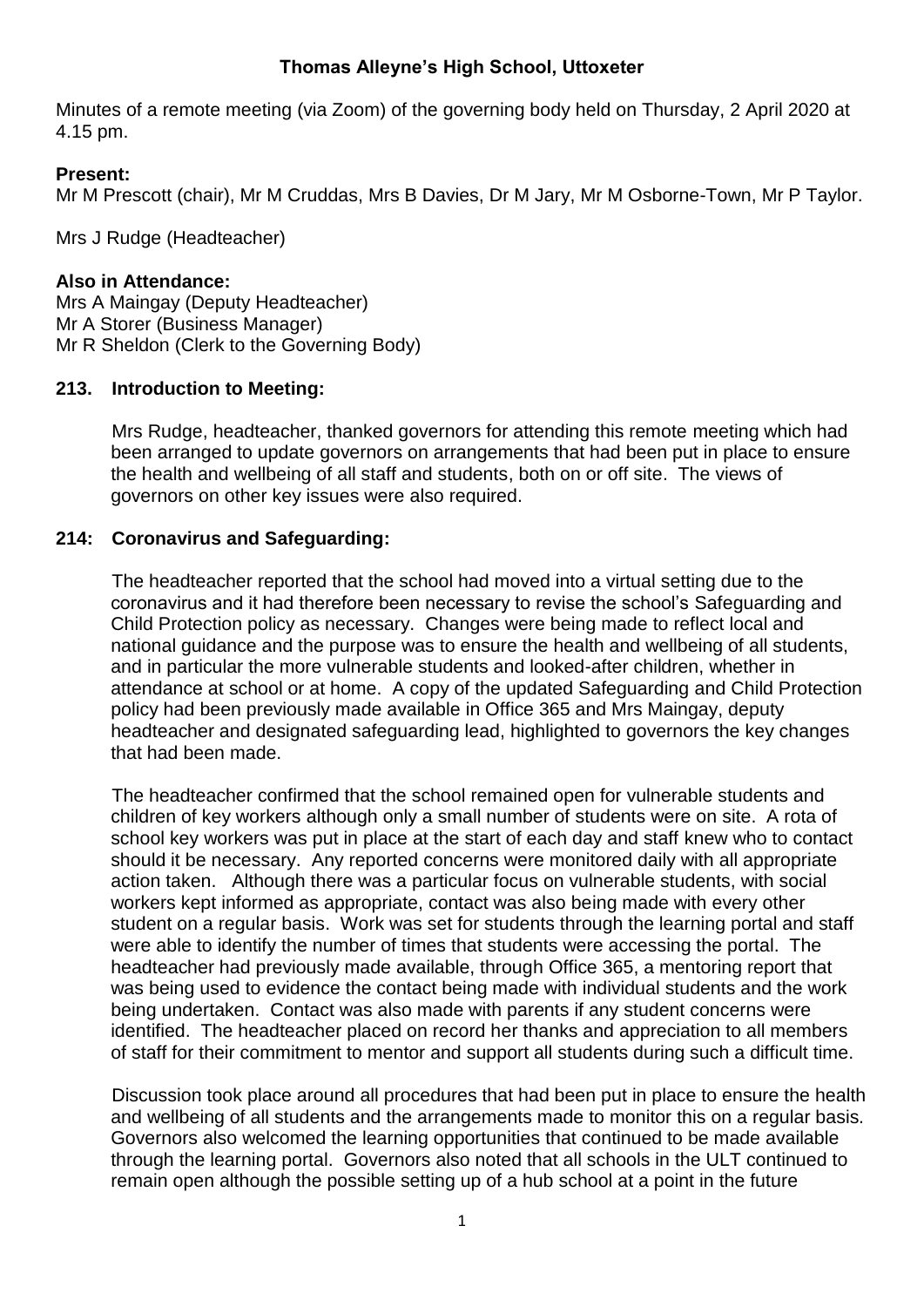remained under review. The headteacher confirmed that student attendance figures were submitted to the DfE, as required, on a daily basis.

It was resolved –

- i) That governors approve the updated Safeguarding and Child Protection policy with thanks in particular to Mrs Maingay.
- ii) That governors also place on record their appreciation to the headteacher and all other members of staff for everything that they were doing to mentor and support the students.

## **215. School Issues and Financial Implications:**

The headteacher firstly thanked Mr Taylor, chair of the managing and resourcing committee, for the help and support he was giving to the school. He had also raised a number of questions relating to school finances and any possible implications for maintenance projects. A written response had been given to the questions by Mr Storer, business manager, details of which had been previously made available in Office 365.

The headteacher reported that health and safety matters were currently the biggest challenge to staff in terms of workload and therefore a key priority. A staff briefing was held each morning to ensure that everyone stayed safe whilst on the school site. Adjustments continued to be made to reflect changes to school procedures due to the vastly reduced site and policies, including in particular the fire policy, were being revised accordingly. Mandatory testing continued to remain in place although in some areas changes to procedures were being made where it was considered safe to do so. All maintenance work had been suspended. With regard to the roof repairs, funded through the successful CIF bid, the remainder of the work was being kept under review and the business manager had asked the ESFA if the project could be carried over into the next financial year if considered appropriate. A response was awaited.

The headteacher also reported on other decisions taken, including the payment of staff. This included a decision for all staff to continue to be paid, including exam invigilators and 1:1 tutors, other than supply staff employed through agencies. Consideration was being given as to how these members of staff could be used remotely.

Discussion followed and governors also asked about the exam fees, which had already been paid by the school, and whether they were likely to be re-funded. The headteacher confirmed that clarification around the possible re-funding of exam fees was awaited and would let governors know as soon as a decision was known. The business manager was using a spreadsheet, available through ASCL, to show the additional costs to the school through alternative arrangements being put in place to support students and also where savings were being made. This spreadsheet would be shared with governors once the situation had been resolved.

It was resolved –

i) That the headteacher and business manager be thanked for the updates on health and safety matters and the financial implications due to the requirements, and restrictions, placed on the school due to the coronavirus.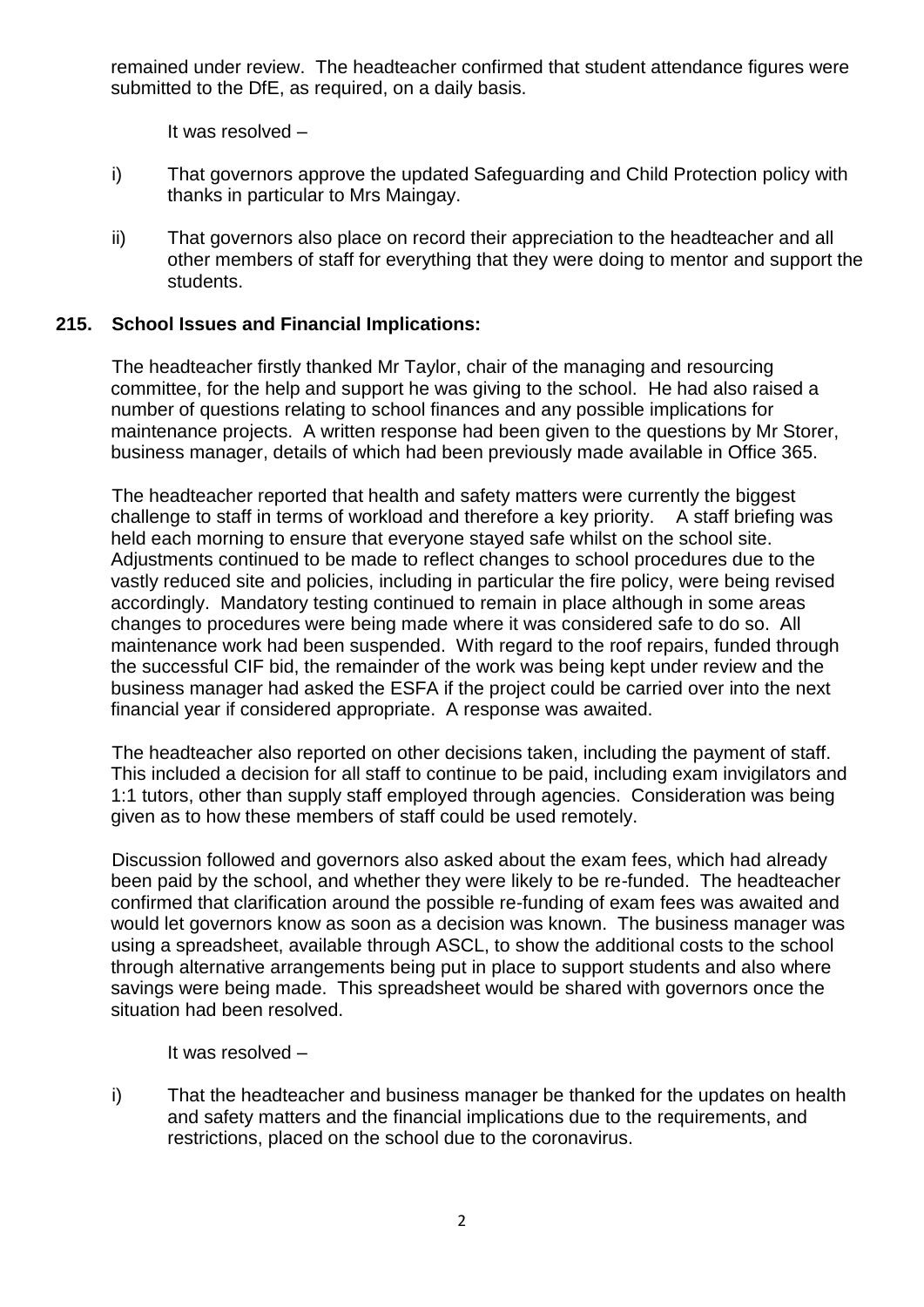- ii) That governors fully support the decisions taken by the headteacher with regard to the continued payment of staff.
- iii) That governors support the decision of the headteacher to keep under review a decision around the completion of the second phase of the roof replacement.

# **216. Year 9 Options:**

The headteacher reminded governors that consideration had been given to Y9 options at the last meeting of the governing body and a number of decisions had been taken. A copy of the full range of option choices available to students had been previously made available in Office 365 and the headteacher went through the detail of it, with a particular focus on the number of students opting for French. Governors were informed that the number of students opting for French as a preferred choice did not meet Ebacc requirements and the possible implications of this for the school were outlined. Alternative arrangements, including allocating French to those students who had indicated the subject as  $7<sup>th</sup>$  or  $8<sup>th</sup>$ choice, were considered. However, in doing so governors also took into account current parental anxieties as a result of the school's current situation.

It was resolved –

- i) That governors approve that French would not be offered as a subject option for those students who had indicated it as  $7<sup>th</sup>$  and  $8<sup>th</sup>$  choice and that the headteacher have a discussion with those students who had indicated French as  $5<sup>th</sup>$  or  $6<sup>th</sup>$  choice before finalising the subject options.
- ii) That in reaching this difficult decision, taken in the best interests of the school and wider community, governors recognise the possible implications for the school as a result of not meeting Ebacc requirements for the number of students taking a foreign language.

#### **217. Staffing - 2020/21 School Year:**

A copy of the school's staffing establishment for 2020/21, including the number of lessons taught by members of staff, had been previously made available in Office 365 and the headteacher went through the detail of it. An update was given on recent appointments, including a decision through the chair's power to act, to offer Mrs Arrowsmith a one-year fixed contract (0.4 PE and 0.6 general teaching). Two appointments had recently been made to the Science department and the headteacher thanked those governors who had supported the interviews which had been conducted remotely.

The headteacher outlined the number of lessons being taught by staff across all subject areas and reported that English would be tight and therefore kept under review. In contrast, there was over-staffing in MfL, Music and PE and possible options around this would be discussed with members of staff as appropriate. The average class size for Y9 would be 27 students.

It was resolved –

- i) That the 2020/21 staffing establishment be received and noted.
- ii) That governors agree to keep under review the staffing levels for the English department.